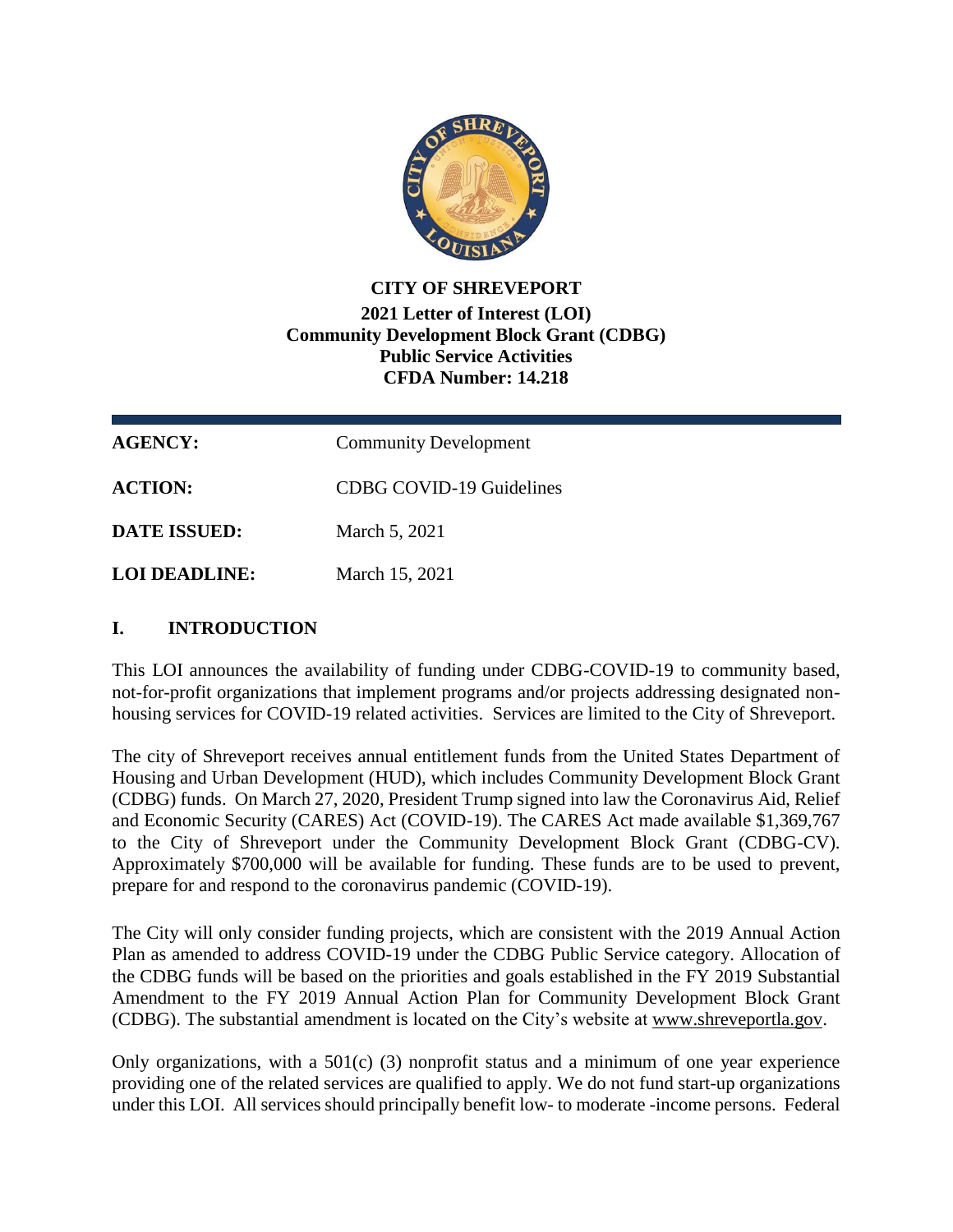regulations list a variety of public service activities; however, we will only fund services related to COVID-19. The City is in search of **innovative programs** that work and can be replicated. If you are awarded CDBG-CV, there will be more documentation required. You must also adhere to all federal, state, and local certifications and requirements. The city's insurance requirements must also be met.

# **II. SUBMISSION REQUIREMENTS**

| <b>DATES:</b>                           | One original completed application plus three (3) copies must be<br>received by 4:30 p.m., Monday, March 15, 2021 hand-delivered<br>or emailed to the attention of Bonnie Moore, Director, City of<br>Shreveport, Department of Community Development, 401 Texas<br>Street, First Floor, or bonnie.moore@shreveportla.gov.                                                                                                                           |
|-----------------------------------------|------------------------------------------------------------------------------------------------------------------------------------------------------------------------------------------------------------------------------------------------------------------------------------------------------------------------------------------------------------------------------------------------------------------------------------------------------|
| <b>SIGNATURE:</b>                       | The executive director or board chair must sign the LOI. Provide the<br>contact information of the person who can answer questions<br>regarding the LOI.                                                                                                                                                                                                                                                                                             |
| <b>FORMAT:</b>                          | All applications must be completed using the forms supplied with<br>this LOI. Any application not following the prescribed format will<br>not be considered for funding. The city of Shreveport reserves the<br>right to request additional information pursuant to this application.<br>Your LOI must not exceed three pages, 12 font, single space, Times<br>New Roman.                                                                            |
| <b>DISCLAIMER:</b>                      | The City has the right to extend the submission deadline should such<br>extension be in the interest of the city. The city of Shreveport<br>reserves the right to reject any proposal. Future public service grant<br>opportunities are not guaranteed and should not be relied on to<br>support continued program activities. Awards will not be granted if<br>there are open contracts or a funded project has not been<br>successfully completed. |
| <b>PROPOSAL'S</b><br><b>CONFERENCE:</b> | An informational workshop will not be held, Questions pertaining<br>should be<br>directed<br>Bonnie<br>LOI<br>Moore<br>the<br>to<br>at<br>tο<br>bonnie.moore@shreveportla.gov.                                                                                                                                                                                                                                                                       |